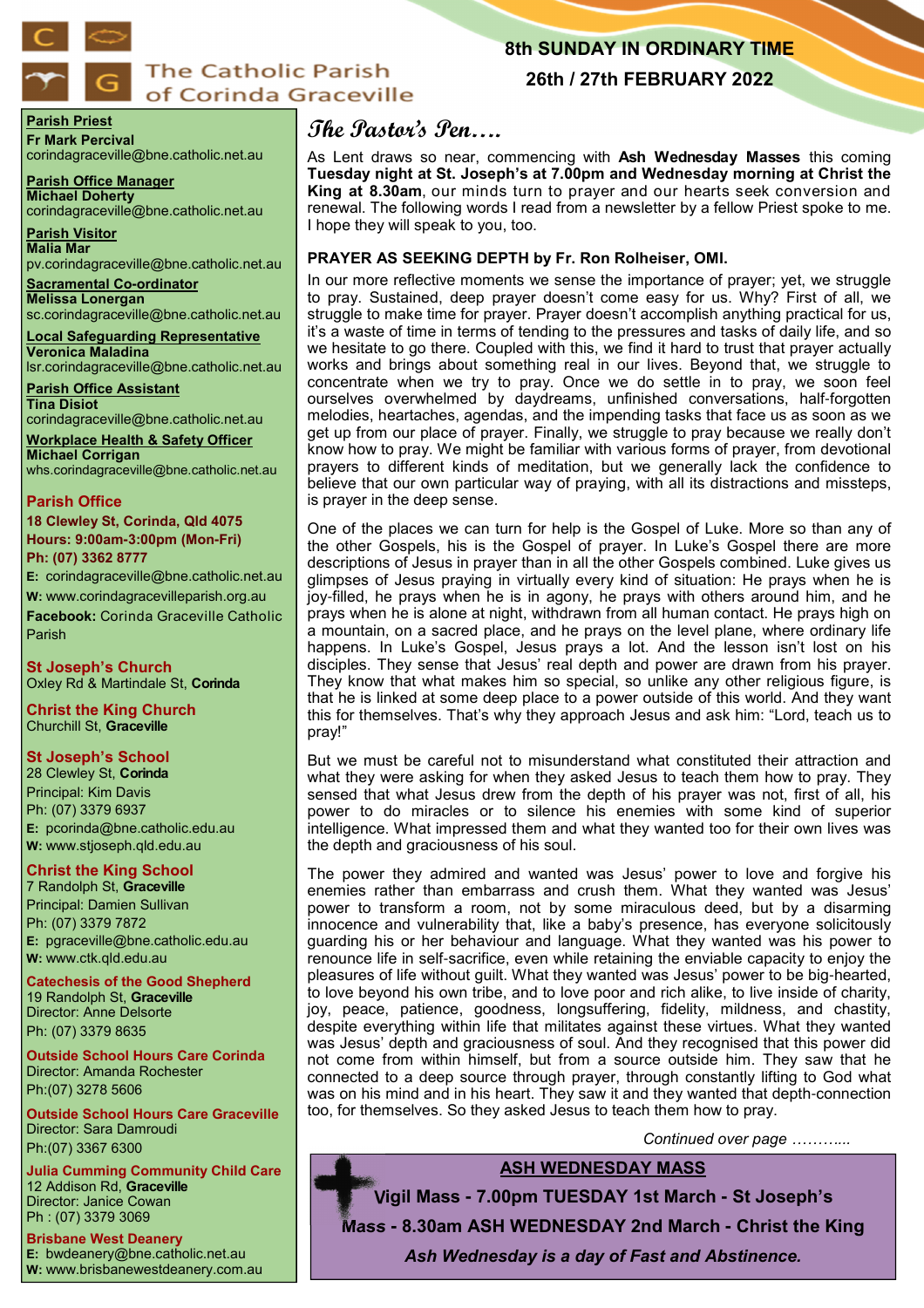## **The Pastor's Pen continued….**

Ultimately, we too want Jesus' depth and graciousness in our own lives. Like Jesus' disciples, we also know that we can only attain this through prayer, through accessing a power that lies inside the deepest deep of our souls and beyond our souls. We know too that the route to that depth lies in journeying inward, in silence, through both the pain and the quiet, the chaos and the peace, that come to us when we still ourselves to pray. In our more reflective moments, and in our more desperate moments, we feel our need for prayer and try to go to that deep place. But, given our lack of trust and our lack of practice, we struggle to get there. We don't know how to pray or how to sustain ourselves in prayer. But in this we are in good company, with Jesus' disciples. And so a good beginning is to recognise what we need and where it is found. We need to begin with a plea: Lord teach us to pray!

So far in 2022 there have been over 2600 COVID-19 deaths in Australia. Whislt undeniably tragic, this does also highlight the COVID success in Australia.

\_\_\_\_\_\_\_\_\_\_\_\_\_\_\_\_\_\_\_\_\_\_\_\_\_\_\_\_\_\_\_\_\_\_\_\_\_\_\_\_\_\_\_\_\_\_\_\_\_\_\_\_\_\_\_\_\_\_\_\_\_\_\_

In 2020 there were 28,000 cases with 909 deaths : 1 in 31.

In 2021 there were 367,000 cases with 1,300 deaths : 1 in 273.

In 2022 so far, there have been 2,700,000 cases with 2,600 deaths : 1 in 1017.

If 1 in 31 Covid cases resulted in death like in 2020, cases this year would so far have resulted in over 87,000 deaths.

\_\_\_\_\_\_\_\_\_\_\_\_\_\_\_\_\_\_\_\_\_\_\_\_\_\_\_\_\_\_\_\_\_\_\_\_\_\_\_\_\_\_\_\_\_\_\_\_\_\_\_\_\_\_\_\_\_\_\_\_\_\_\_

May God guide and bless our efforts during our coming Lenten time of repentance and renewal in Christ.

*Fr. Mark Percival. MA, PP.* 

**Pope Francis has announced Ash Wednesday 2 March as day of prayer and fasting for Ukraine.** During the General Audience on Wednesday, Pope Francis made a heartfelt appeal for peace in Ukraine, saying that the threat of war had caused "great pain in my heart." "Despite the diplomatic efforts of the last few weeks," the Pope said, "increasingly alarming scenarios are opening up," with many people all over the world feeling anguish and pain." "Once again the peace of all is threatened by partisan interests," he stressed. Pope Francis appealed to those "with political responsibility to examine their consciences seriously before God, who is the God of peace and not of war, who is the Father of all, not just of some, who wants us to be brothers and not enemies." He also prayed that "all the parties involved refrain from any action that would cause even more suffering to the people, destabilizing coexistence between nations and bringing international law into disrepute." Speaking at the end of the General Audience, Pope Francis invited everyone to make **Ash Wednesday, 2nd March, a Day of Fasting for Peace.** I encourage believers in a special way to dedicate themselves intensely to prayer and fasting on that day. May the Queen of Peace preserve the world from the madness of war".



**CATHOLIC PARISH OF CORINDA GRACEVILLE SACRAMENTAL PROGRAM** Expressions of interest are open for those parents who are considering enrolling their children in the Parish Sacramental Program (Confirmation, First Eucharist and Penance). All interested parties are very warmly welcomed to attend an information night on **Thursday, March 17th**, to find out more about our Sacramental program and the process  $\bigcirc$  Confirmation for enrolling in the same.

The 2022-24 program - run by the Catholic Parish of Corinda Graceville – is for all children who are baptised and have turned 8 years of age by July 1, 2022 (usually Grade 3 children and above), regardless of which school they attend.

The *mandatory parent information night will be held from 6.30pm at Christ the King Church, Churchill Street, Graceville on Thursday, March 17th. If you have yet to do so, to express your interest in attending the information night simply email the Sacramental Program Coordinator at the following address :*- sc.corindagraceville@bne.catholic.net.auYour correspondence will be acknowledged and a copy of the agenda for the evening will be sent. Those that have already expressed interest will be automatically sent the agenda.

**Enrolments for the Sacramental Program will officially open following the March information session. Enrolments for the 2022/24 program will close 22nd April, no exceptions.**



**Lenten Reflection Books:** are now available at the doors of each church. Evangelisation Brisbane has developed a new Lent and Easter Octave reflection resource called 'The Spirit and the Cross'. Written for busy individuals but easily adapted for groups, each day includes a scripture reading and a reflection, some questions to aid prayer and discussion, and relevant quotes from Pope Francis. 'The Spirit and the Cross' has been written by a single author which allows for continuity and development within the resource, taking the reader on a meaningful journey. The author, Deacon Peter Pellicaan, is the Executive Director of Evangelisation Brisbane and is an experienced speaker and faith educator. Archbishop Mark Coleridge said "I thank all who have worked hard to prepare 'The Spirit and the Cross' as a resource for Lent and the Easter Octave, and I commend it to you as a way of helping us to listen more deeply to what the Holy Spirit is asking of us as we seek to enter the future which God is preparing for his Church." If you wish to take a book please donate \$5 in the collection basket for the costs of purchasing the book.

**Project Compassion Envelopes and Money Boxes:** are available at the doors of each church for collection this weekend.

**A Note from Archbishop Mark:** The Episcopal Ordination of Bishop Tim Norton this week was quite something. We had Tim's family from far and wide as well as many bishops from around Australia. Then there were other Divine Word Missionaries working in this country and elsewhere, and they were joined by priests and religious from all over the Archdiocese. Representatives from the parishes joined key workers in the Archdiocese; and we had leaders of other Churches. There were also members of various cultural communities - Indigenous first of all, but Pacific Islanders, Vietnamese and others. All of this said that Tim is a Bishop, not just for some, but for everyone, which is just the way Jesus wants it.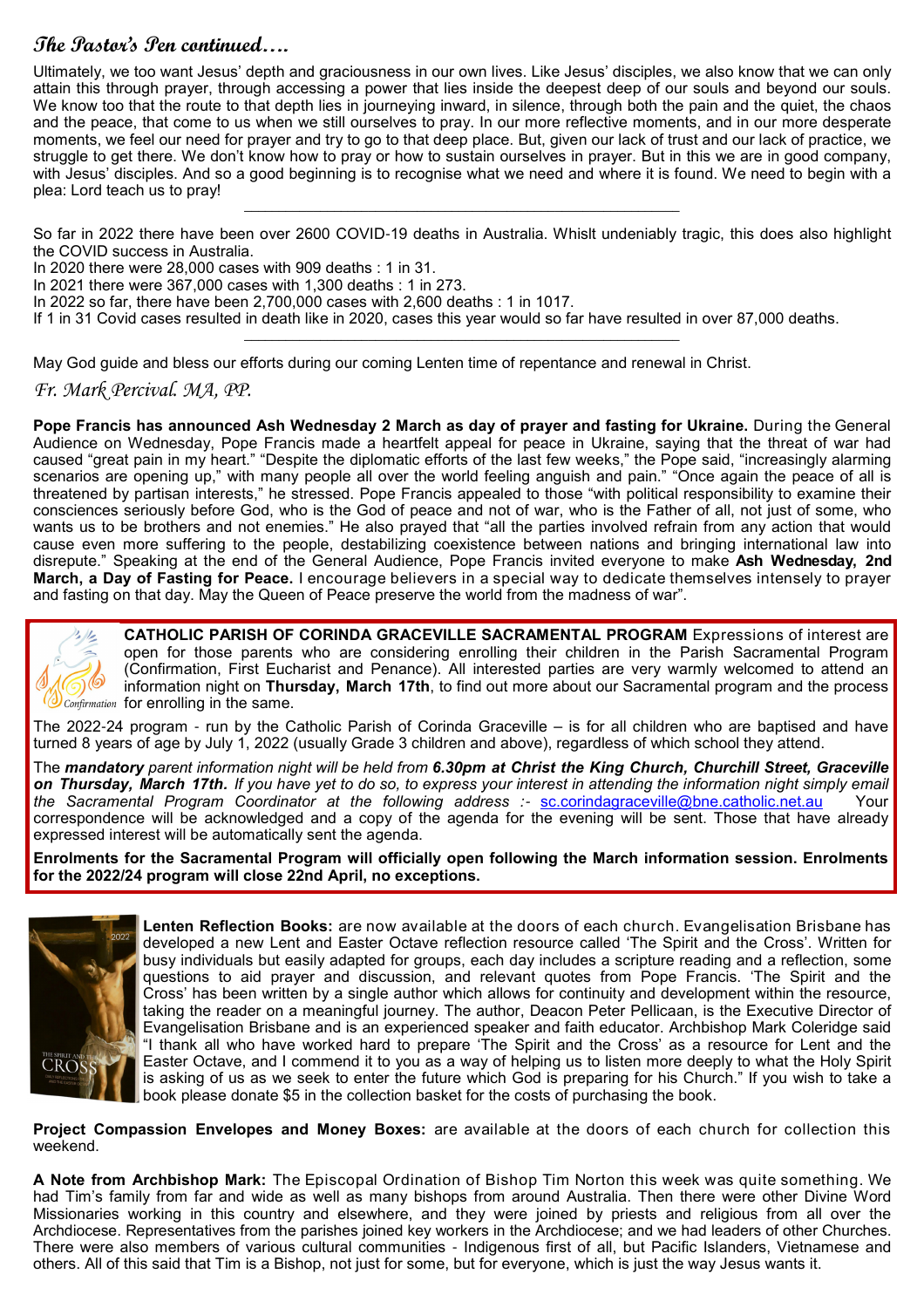**Welcome back to the Parish Choir:** who leads our music ministry at the Saturday evening Mass this weekend!

**Children's Liturgy of the Word:** for all primary school aged children will commence today Sunday 27th February at the 8am Mass at St Joseph's Corinda, and will continue at St Joseph's Church each fortnight (next gathering Sunday 13th March).

**Synod Small Group discussion:** will be held Sunday evening 6th March (this weekend) directly after the 6pm Mass in Christ the King Church. If anyone is interested or is seeking more details please phone Katherine Kennedy on 0407 143 510. More information on the Synod process is on page four of this newsletter.

**ASH WEDNESDAY:** A Vigil Mass will be held at 7.00pm on TUESDAY 1st March at St Joseph's Church. Mass on Ash Wednesday morning 2nd March will be held at 8.30am at Christ the King Church. Ash Wednesday is a day of Fast and Abstinence.



**WORLD DAY OF PRAYER:** is an annual celebration of the unifying power of prayer within Christian communities. Each year, women of a different nation prepare a prayer service and local churches take it in turns to host the celebration. The service this year has been prepared by Christians in England, Wales and Northern Ireland with the theme "I know the plans I have for you" based on Jeremiah 29:1-14. The local World Day of Prayer Service will be held on Friday 4 March at Oxley Uniting Church (cnr Oxley Station Road and Premier Street) at 10.00am. All welcome. Covid restrictions mean that masks will be required for those coming to the service.

**The Funeral for Maurice Mirabito** will be held at St Joseph's Church at 11am on Friday 4th March.

**Youth Group will be held FRIDAY 4th March, and each Friday night of the school term at 6.30pm in St Joseph's Hall Corinda.** All high school aged youth and young adults are invited to attend. Come along to join in the fun and friendship.

**Stations of the Cross:** will be held at 7pm each Friday evening of Lent at St Joseph's Church commencing 4th March.

**Liturgy Team Meeting:** will be held at 10am on Saturday 5th March at the Parish Office.

**Fijian Choir:** we welcome our Fijian friends who will lead the singing at the 5.30pm Mass next Saturday 5th March.

**St Joseph's School Year Six Leadership Liturgy:** will be held at 9am on Thursday 10th March in St Joseph's Church. This means that there will be no 9am Mass that day.

**Choir Practice for Easter:** will commence on Thursday 10th March at 7.30pm in St Joseph's Church. If you wish to join the parish choir for Easter please contact the Parish Office.

**St Vincent de Paul Meeting:** 8am Friday 11th March at the parish Office. If you are interested in joining SVDP, please email us at ctksj4075@svdpqld.org.au and a conference member will contact you with information.

**Helpers Needed:** Unfortunately we are unable to commence **Children's Liturgy of the Word** at the 9.30am Christ the King Sunday Mass due to a lack of leaders / helpers. If you wish to assist in this important ministry to our children, please contact the parish office or speak to Malia Mar at Mass. You do not need to have any "teaching" qualifications, just a love of God and a love of children! You will be supported with resources and rostered as appropriate. *The Archdiocese of Brisbane has standards of conduct for employees and volunteers to maintain a safe and healthy environment. Our commitment to these standards requires that we conduct background referencing for all persons who will engage in direct and regular involvement with children, young people and/or vulnerable adults.* 

## NEW PARISH PHONE NUMBER 3362 8777

#### Please note that due to NBN upgrades the Parish Office Phone Number has now changed. Please record this number for all future phone calls to the parish. The out-of-hours emergency number remains the same as previously: 0422 107 802.

*We pray for the good health, strength and healing of:* Ron Atkins, Alan Carr, Bridie Carr, Jairo Cifuentes, Beryl Clark, George Cole, June Denham, Ian Douglas Coles, Maureen Doherty, Nash Giles, Carla Gill, Philomena Green, Bob Healy, Myrna Healy, Clare Hickey, Ned Hiller, Mark Inmon, Ryan Lange, Anthony Leo, Gordon McCormack, Neil McCormack, Kevin McErlean, Jack McLaughlin, Colin McLeod, Geraldine McLeod, Maureen McNamara, Margaret Mealey, Damien Mollard, Julene Montgomery, Adam Morrison, Monica Morrison, Jan O'Donoghue, Jimmy O'Keefe, Taavi Orupold, Emma Parer, Genevieve Parer, Shelly Parer, Dawn Punter, Sr Bernadetta Robinson olsh, Mary Shand, Tony Stark, Sr Cyprian Thureson pbvm, Pauline Thureson, Geoffrey Trenear, Paul Vickers, Rebecca Wallace, Nick Willemsen, Frank Zubeldia. We pray for all who are suffering from Covid19.

*We remember and pray for all our parishioners living in aged care.* 

*May the recently deceased rest in peace:* Maurice Mirabito, Sr Margaret Jennings olsh, Carmel Spierings, Mary MacDermott, Peter Palmer, Bridie Roche, Darryl Brittain, Br Kazimer Nowak SM, Fr Joseph Tran Ngoc Thanh OP and for all those who have died from Covid19

*We pray for those whose anniversaries occur about* this *time:* Cathy Rogers, Douglas Wode, Ron Parker, Julie McHugh, Judith Massey, Joan Crowley, Mervyn Kalinowski, Madonna McCarthy, Joseph Pace, Dominic Can, Anna Doan



100% Australian owned and operated by the **Catholic Church**